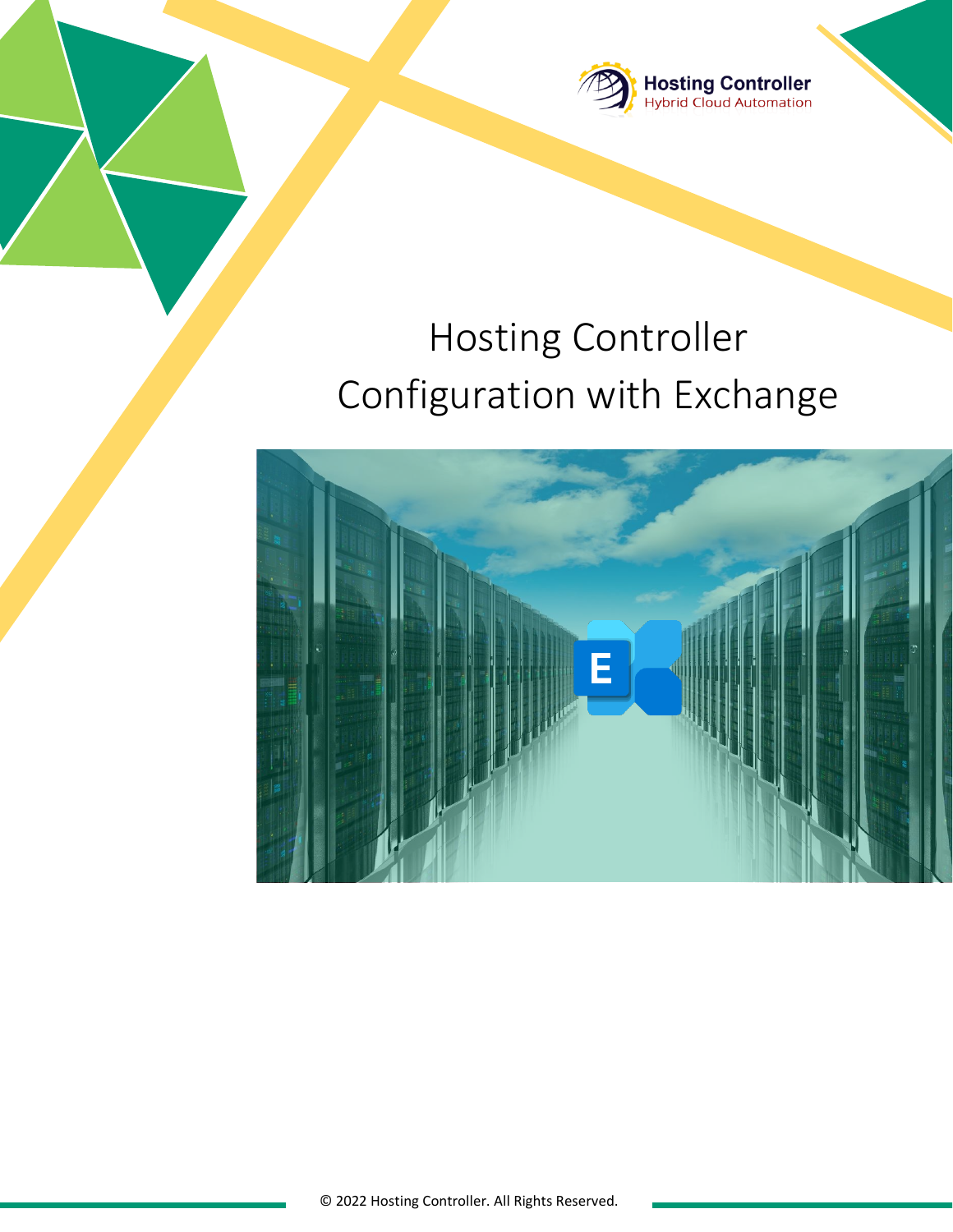## <span id="page-1-0"></span>Proprietary Notice

This document is the property of, and contains proprietary information of Hosting Controller. No part of this document may be reproduced or transmitted in any form or by any means, electronic or mechanical, including photocopying or recording, for any purpose other than consideration of the technical contents without the written acquiescence of a duly authorized representative of Hosting Controller.

© 2022 Hosting Controller. All Rights Reserved.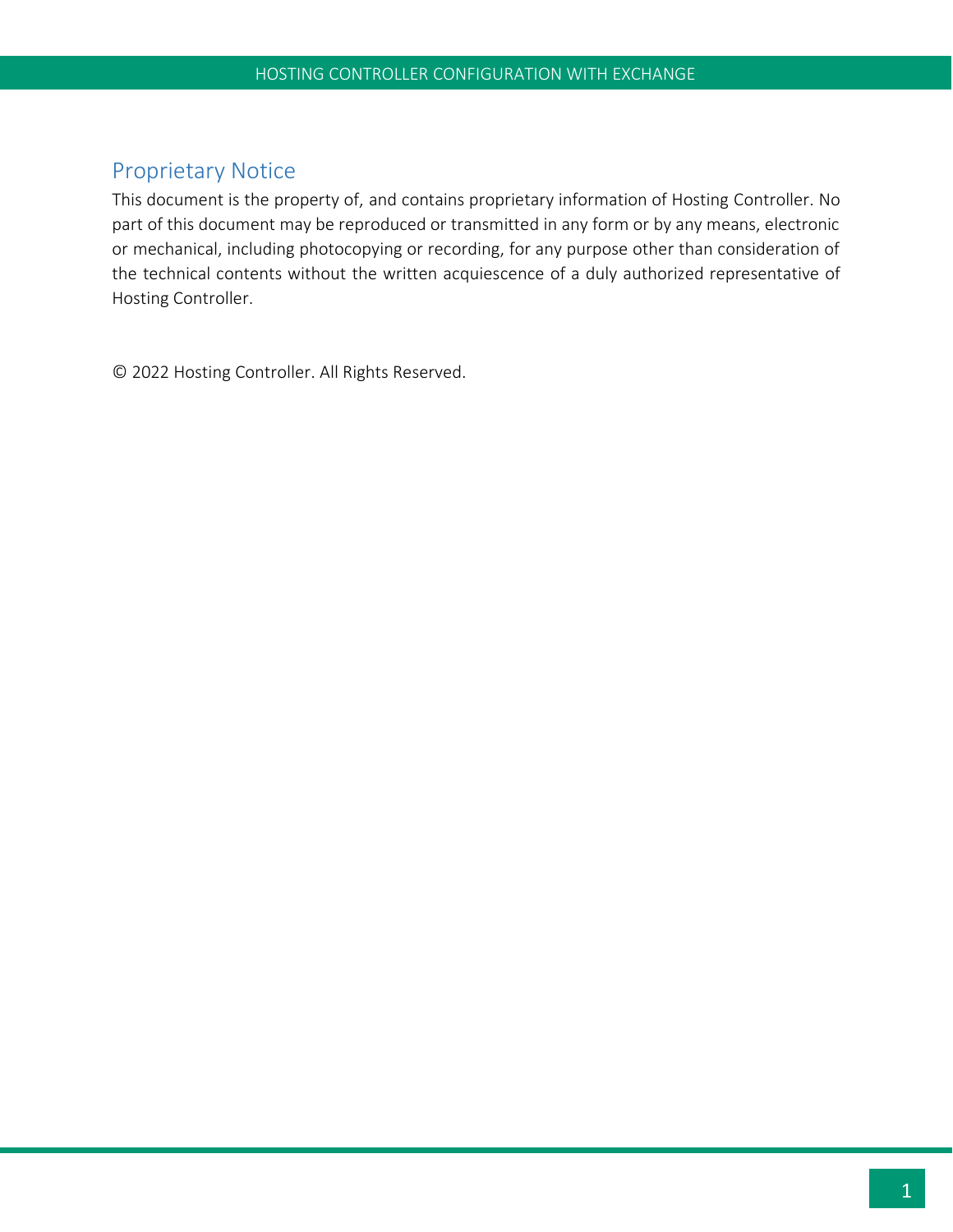# Contents

| 1) |                                                                                |  |
|----|--------------------------------------------------------------------------------|--|
| 2) |                                                                                |  |
| 3) |                                                                                |  |
| 4) |                                                                                |  |
| 5) |                                                                                |  |
| 6) |                                                                                |  |
| 7) | Configurations required on Exchange server to connect with Hosting Controller5 |  |
|    |                                                                                |  |
|    |                                                                                |  |
| 8) |                                                                                |  |
| 9) |                                                                                |  |
|    |                                                                                |  |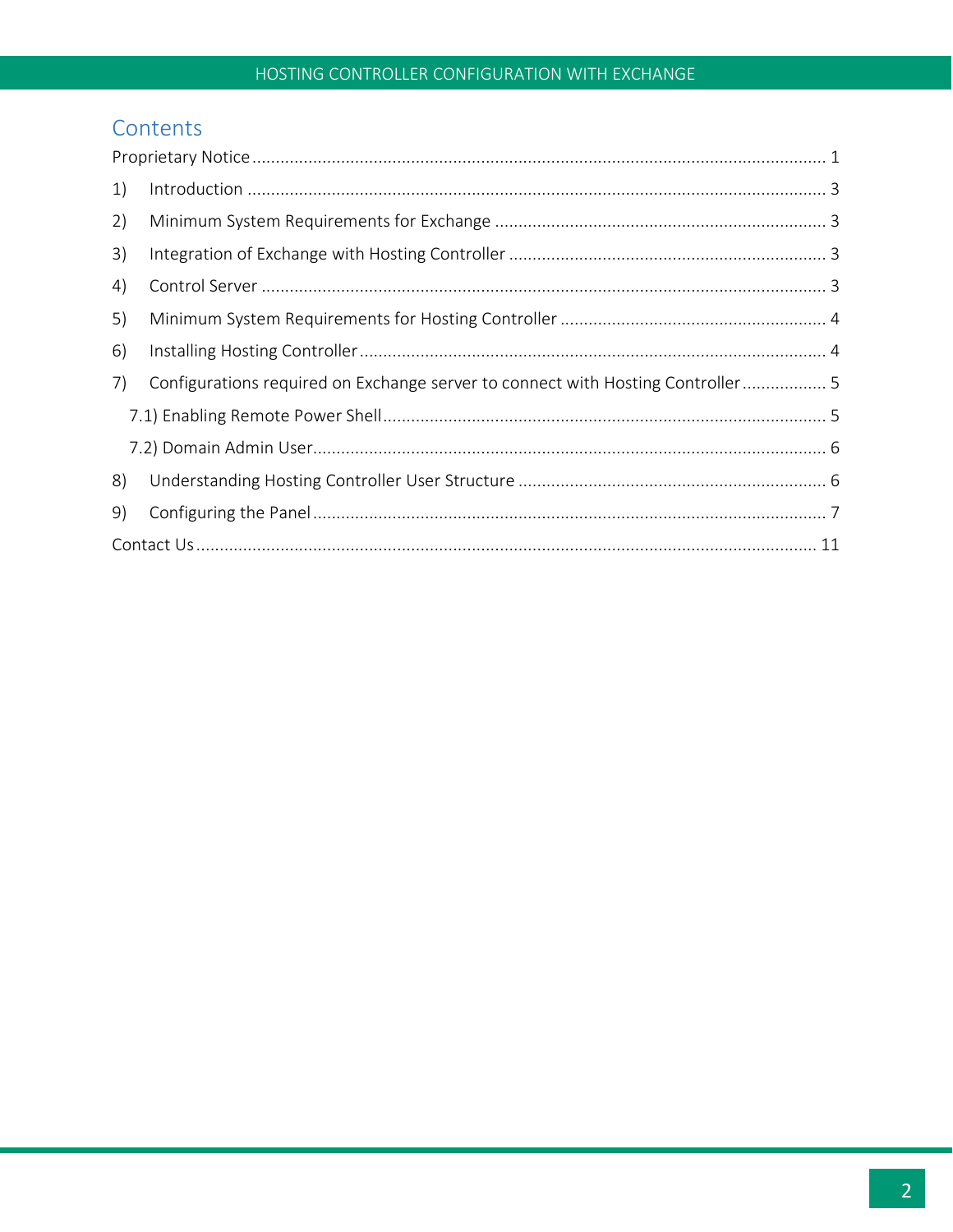## <span id="page-3-0"></span>1) Introduction

Hosting Controller Exchange module is tightly integrated with Microsoft Exchange Server to ensure provisioning of all the required features for service providers and enterprises to deploy and manage Exchange over any type of infrastructure.

This article provides information regarding minimum system requirements for installing Exchange and configuring it with Hosting Controller. In addition, it comprehensively lists steps to install Hosting Controller, its user hierarchy and all required configurations for provisioning Exchange.

#### <span id="page-3-1"></span>2) Minimum System Requirements for Exchange

Hosting Controller is your one stop shop to efficient management of Exchange. It not only allows service providers and enterprises to manage their Exchange offerings under one roof but also lets them segregate their tenants into compact containers. This section provides a clear picture of exactly what you need to setup your Exchange servers. If you are new to Exchange please view the following link to have a better understanding of its system requirements:

[https://docs.microsoft.com/en-us/exchange/plan-and-deploy/system](https://docs.microsoft.com/en-us/exchange/plan-and-deploy/system-requirements?view=exchserver-2019)[requirements?view=exchserver-2019](https://docs.microsoft.com/en-us/exchange/plan-and-deploy/system-requirements?view=exchserver-2019)

#### <span id="page-3-2"></span>3) Integration of Exchange with Hosting Controller

Hosting Controller provides synergic integration of the Exchange Server. Besides taking advantage of a wide array of inbuilt communication features, it adeptly presents a multitiered; web based provisioning solution to service providers and enterprises. Though emphasis still remains on segregation of tenants and curtailing of the total cost of infrastructure ownership, Hosting Controller's automation for Exchange encourages Remote Management.

The Exchange Remote Management feature necessitates Exchange servers independent of a Hosting Controller software installation and ensures communication only through remote PowerShell commands. This implementation provides the benefit of a completely clean and isolated Exchange infrastructure, without the unnecessary burden of extra software.

#### <span id="page-3-3"></span>4) Control Server

Control Server is the server on which Hosting Controller is installed and this Control Server in turn communicates with the actual Exchange servers via remote PowerShell. The Control Server carries the HC Primary installer and constitutes the backbone of HC. It's responsible for provisioning, database, system and task scheduler operations.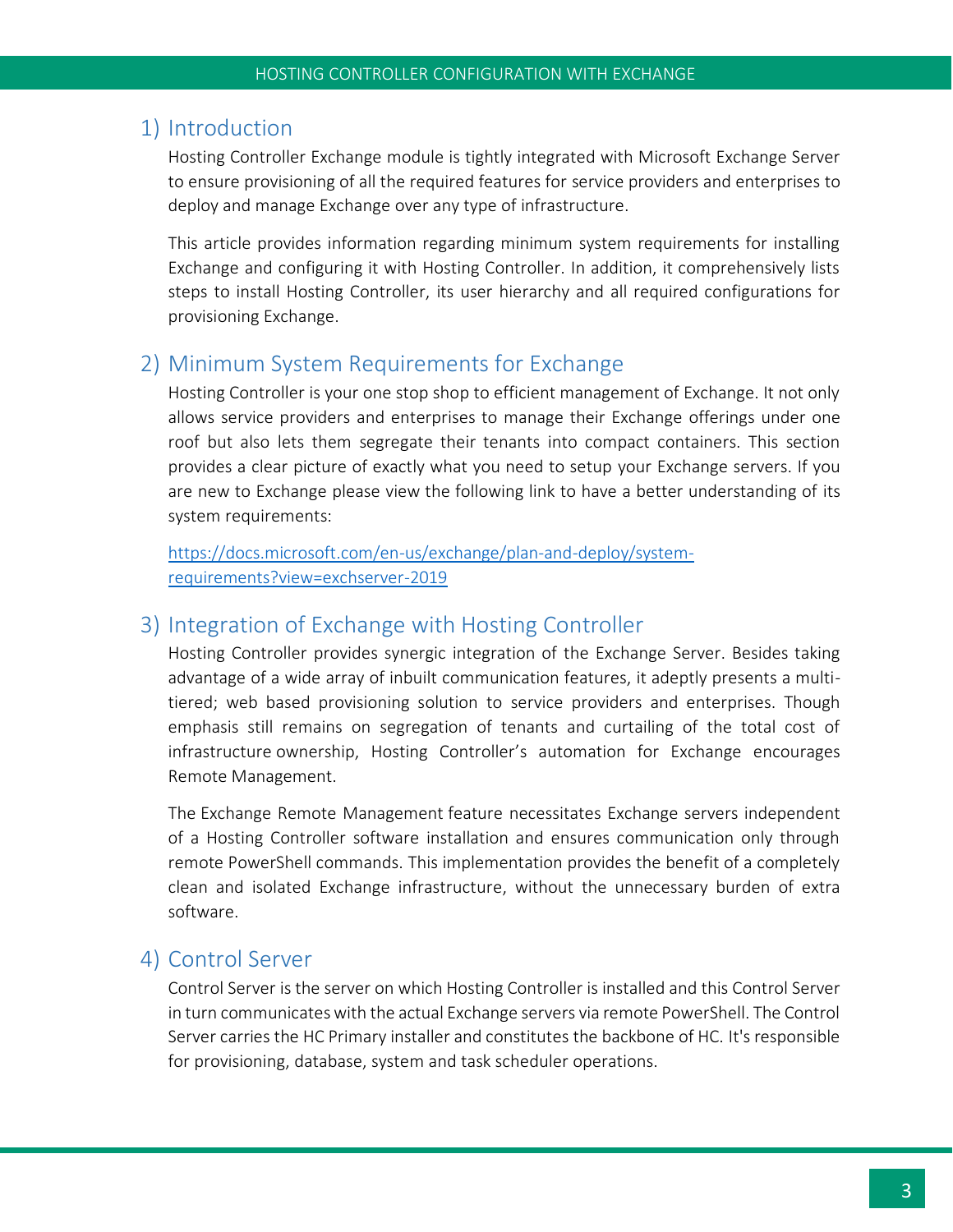

HC Exchange 2016 Environment

#### <span id="page-4-0"></span>5) Minimum System Requirements for Hosting Controller

Once your Exchange Servers are ready it's time to install Hosting Controller on the Control Server. Microsoft SQL Server is the major pre-requisite for storing Hosting Controller backend database and for its frontend IIS webserver coupled with Microsoft .NET Framework 4.6 or above is required. For further information regarding Hosting Controller's prerequisites, refer to the link below:

[http://hostingcontroller.com/Hosting-Control-Panel-Software/Web-Hosting-](http://hostingcontroller.com/Hosting-Control-Panel-Software/Web-Hosting-Automation/Requirements-Windows-Linux-Hosting.html)[Automation/Requirements-Windows-Linux-Hosting.html](http://hostingcontroller.com/Hosting-Control-Panel-Software/Web-Hosting-Automation/Requirements-Windows-Linux-Hosting.html)

#### <span id="page-4-1"></span>6) Installing Hosting Controller

Download the Primary installer from the following link:

#### [http://hostingcontroller.com/Hosting-Software-Downloads/Windows-Hosting-](http://hostingcontroller.com/Hosting-Software-Downloads/Windows-Hosting-Automation.html)[Automation.html](http://hostingcontroller.com/Hosting-Software-Downloads/Windows-Hosting-Automation.html)

Then apply it on your Control Server. The installation itself is fairly simple. It permits a setup wizard to run and allows users to follow a step by step installation procedure. As stated previously HC should only be installed on the Control Server.

No installation is required on the Exchange servers and the Control Server will communicate with Exchange servers through remote PowerShell commands. This not only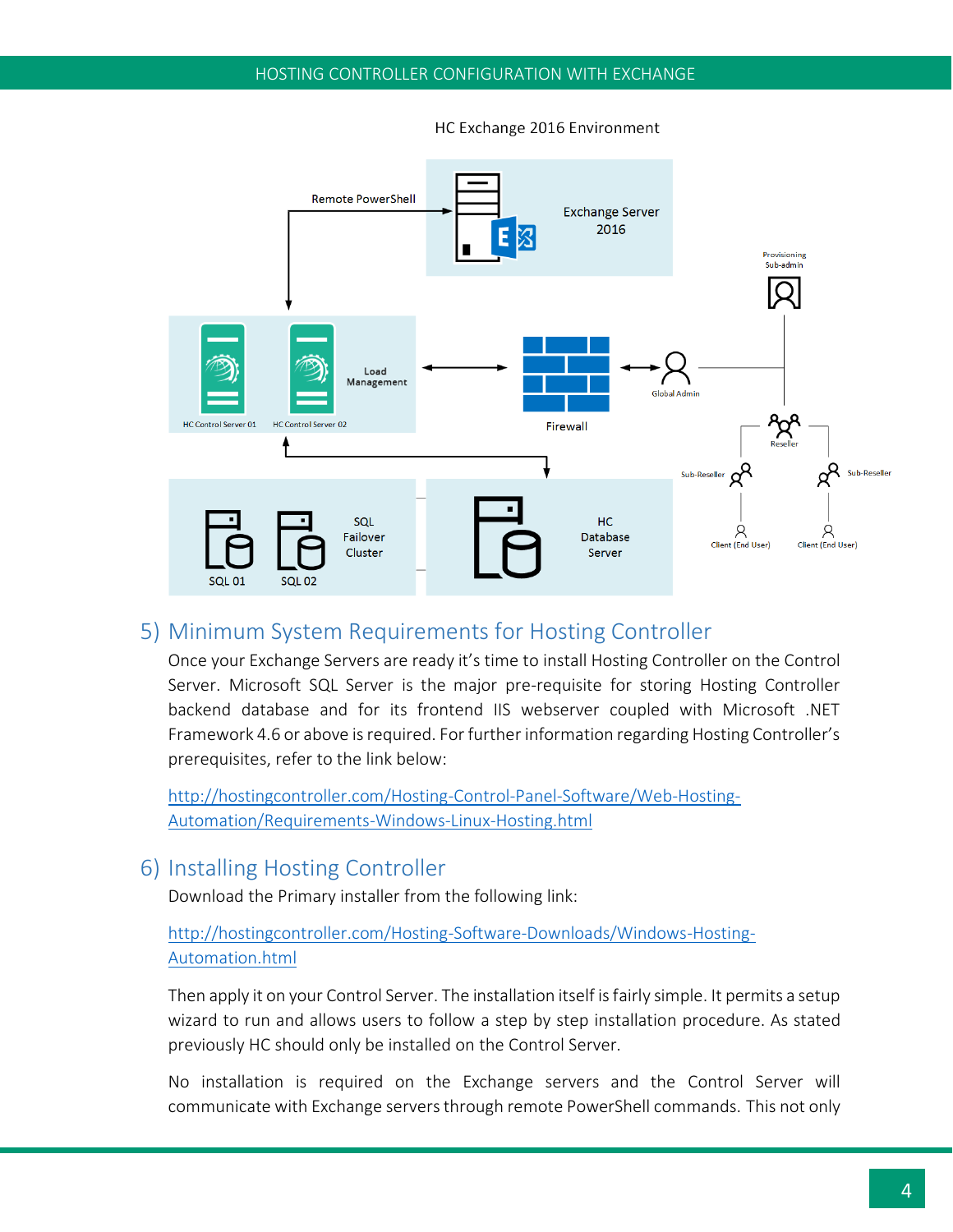makes the communication simple but also reduces the overhead of software installation on Exchange itself. It also reduces the cost for multiple servers' setup as you can manage Exchange via only one machine.

HC installation guide and pre-configurations required for setting it up with SQL and IIS can be viewed below:

[https://docs.hostingcontroller.com/Products/HC-v.10/Installation-Guide/Installation-](https://docs.hostingcontroller.com/Products/HC-v.10/Installation-Guide/Installation-Guide-For-Windows)[Guide-For-Windows](https://docs.hostingcontroller.com/Products/HC-v.10/Installation-Guide/Installation-Guide-For-Windows)

# <span id="page-5-0"></span>7) Configurations required on Exchange server to connect with Hosting Controller

There are certain after-install configurations required on the Exchange server as well. They form a vital part of the process and should positively be performed in order to run HC successfully with Exchange. The following are the configurations to be performed:

#### <span id="page-5-1"></span>7.1) Enabling Remote Power Shell

As per Microsoft recommendations Hosting Controller communicates with Exchange via Remote PowerShell. PS Remoting should be enabled on Exchange CAS server (in case of 2013) and MBX server (in case of 2016).

Follow the steps to enable Remote PowerShell as:

- 1. Run Enable-PSRemoting command in Exchange Management Shell.
- 2. Enable BASIC authentication on Exchange PowerShell virtual directory in the IIS Manager under Default Web Site.
- 3. Ensure that the user providing its credentials has "Remote PowerShell" enabled
	- a. get-user userName |fl RemotePowerShellEnabled

PS: userName = replace it with actual user name i.e. Administrator. If above cmd shows RemotePowerShellEnabled as False then execute below command.

- b. set-user Administrator -RemotePowerShellEnabled \$True
- 4. Winrm ports 5985, 5986 and 443 must be open in firewall for connections over HTTP and HTTPS.
- 5. If HC Portal is installed on Windows Server 2019 operating system, then HC Provisioning Service should run under local Administrator account. To perform this change, follow the steps mentioned below:
	- Click on Start >> Run >> services.msc.
	- Select HC Provisioning Service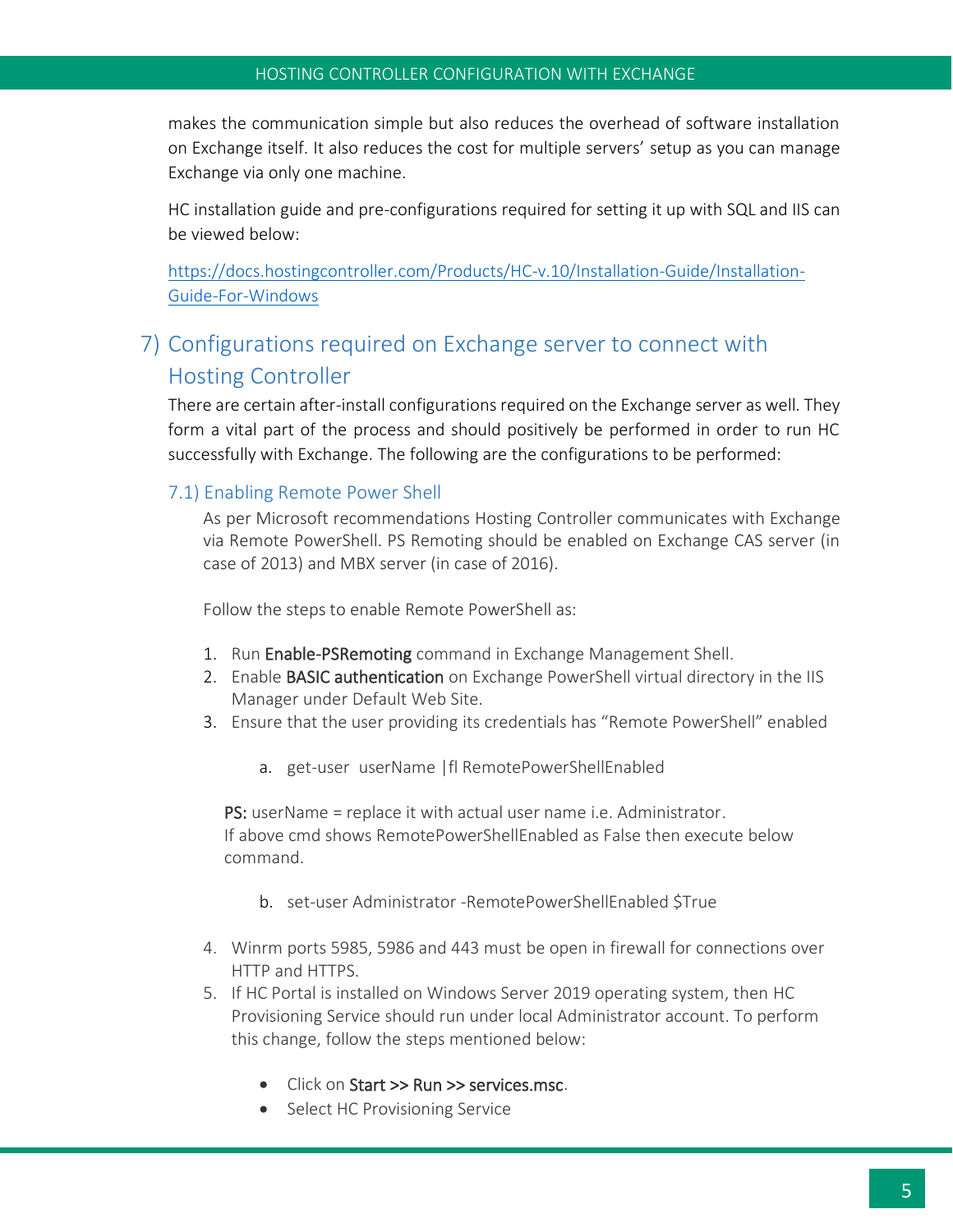• Click on properties and then specify the credentials of local administrator account of Windows Server 2019 machine under Log On tab.

#### <span id="page-6-0"></span>7.2) Domain Admin User

Any privileged user having rights to communicate with Exchange remotely over PowerShell must be specified in HC panel in order to establish a valid connection between the HC and Exchange machines. You can specify Domain Admin or any other privileged user credentials as shown in the screenshot below:

| <b>Add Server</b><br>Microsoft Exchange |                      | ×                  |
|-----------------------------------------|----------------------|--------------------|
| <b>General Settings</b>                 |                      |                    |
| <b>Select Provider</b>                  | MS Exchange 2016     | v                  |
| <b>Host IP</b>                          | 192.168.1.101        |                    |
| <b>Admin User</b>                       | domain\administrator |                    |
| Password                                |                      | る.                 |
|                                         |                      | Check Connectivity |
|                                         |                      |                    |
|                                         |                      |                    |

## <span id="page-6-1"></span>8) Understanding Hosting Controller User Structure

Unlike the previous versions, HC10 is no more limited to just three tiers. It extends support to an N-tier user architecture complete with the management and control of Admins, Resellers, Sub-Resellers and Clients. The Resellers can further have Sub-Resellers beneath them and this chain can extend all the way down to the nth level.

HC10 also holds the provision for horizontal Staff Members. These Staff Members represent various departments within an organization. Hosting Controller allows the delegation of administrative tasks to these relevant departments within a single organization. Every Staff Member is confined to its own set of rights and privileges and cannot overstep its authority. Staff Members are distinct from Customers and have their own interfaces.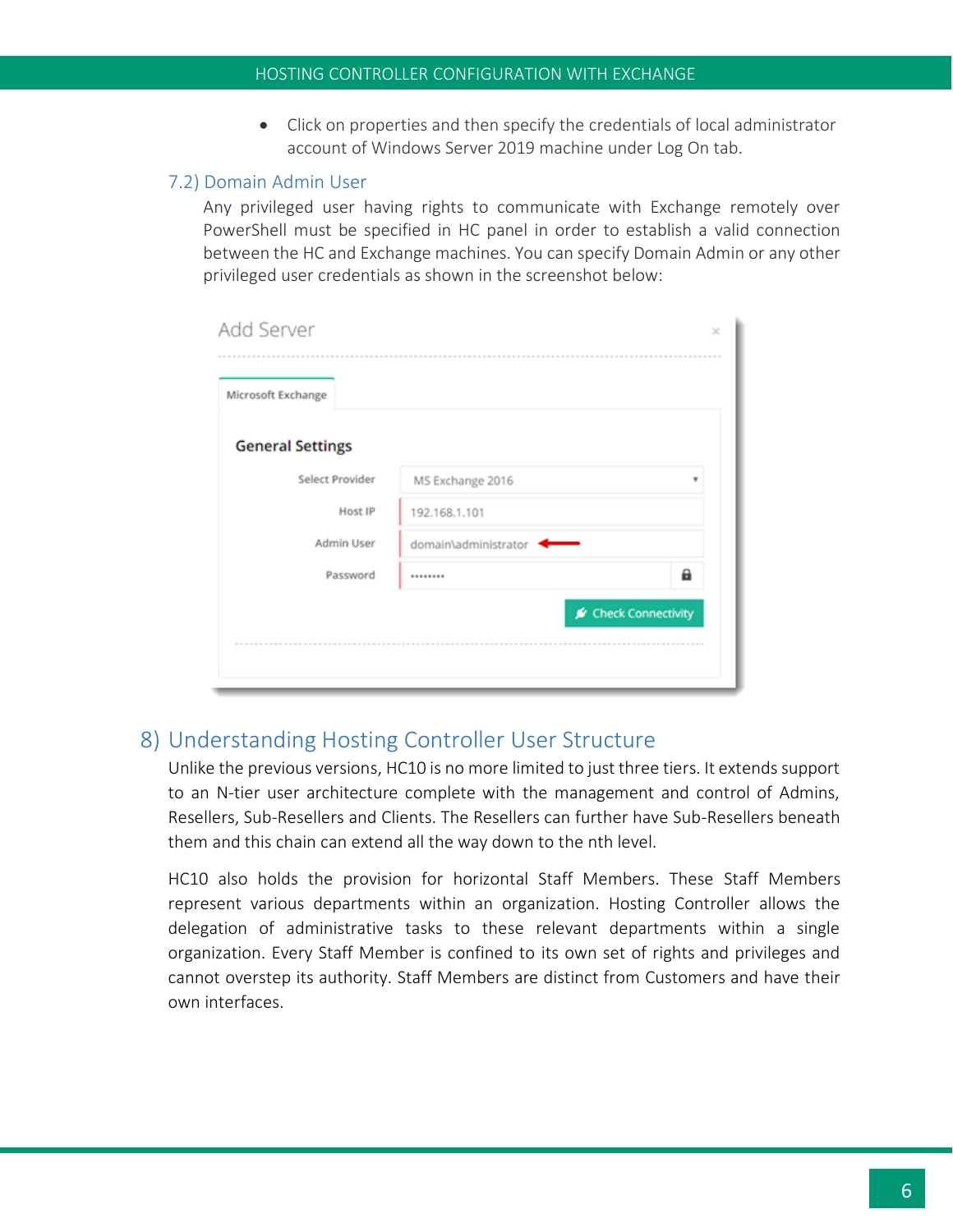

**NOTE:** In HC10, all the levels including Global Admin can add Hosted Organizations (O.U.), Mail Domains and Mailboxes etc.

# <span id="page-7-0"></span>9)Configuring the Panel

To configure the panel follow the steps as stated for quick and easy Exchange server configuration:

1. Log on to HC panel as an administrator.

|                           | Control Panel Login                                    |
|---------------------------|--------------------------------------------------------|
|                           | hcadmin<br>a<br>*******                                |
| <b>Hosting Controller</b> | Forgot your password?<br>$\blacktriangleright$ Sign in |

2. To enable Exchange server, click  $\bullet$  at top right corner of HC panel and then go to the Server Manager >> Cluster Settings. Under On-premises tab and Microsoft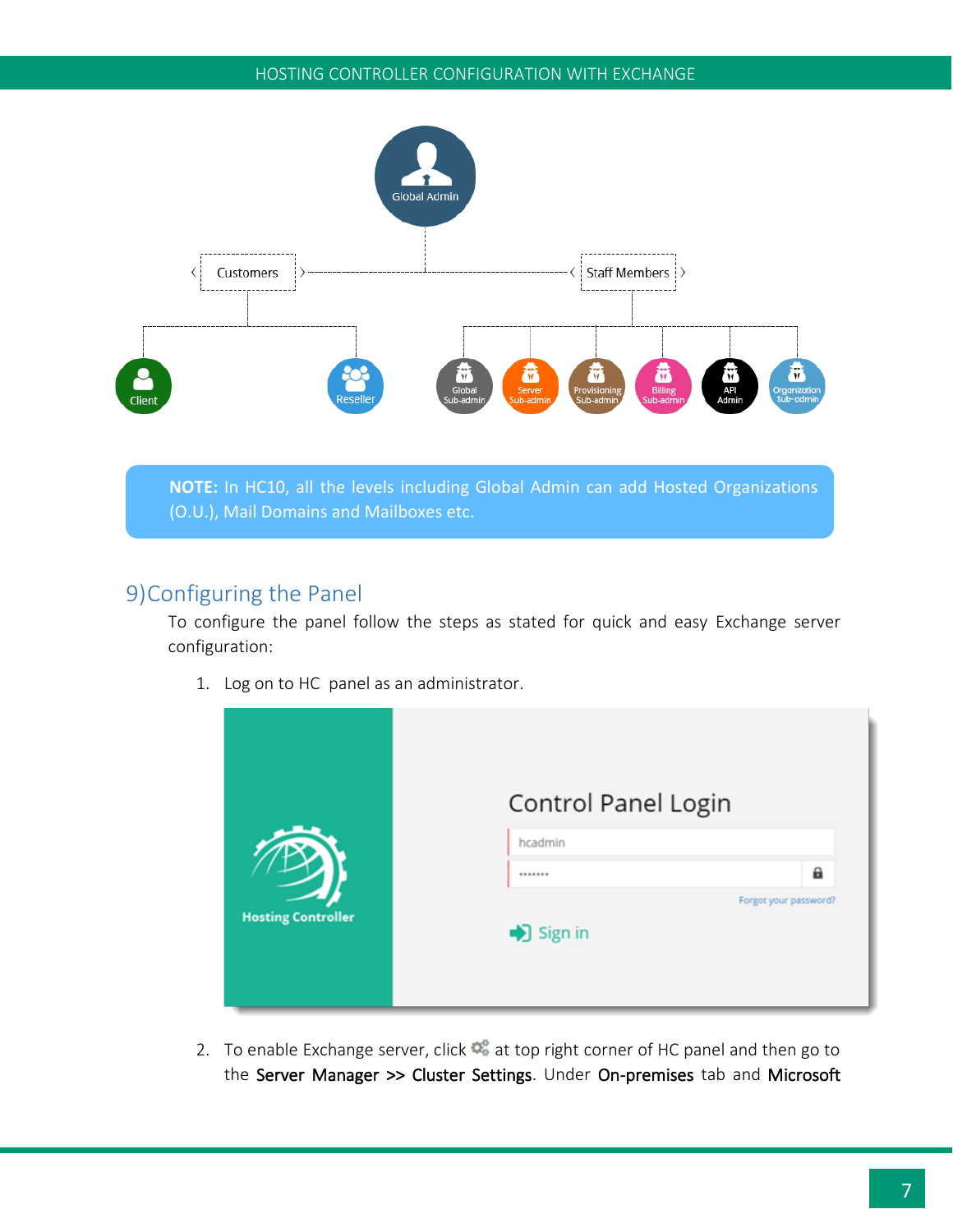Exchange section, select Enabled checkbox. It enables the Exchange server. Select Provider(s) as required and click Save to proceed.

| Microsoft Exchange * |                    |  |
|----------------------|--------------------|--|
| <b>Status</b>        | <b>Enabled</b>     |  |
| Select Provider(s)   | MS Exchange 2019   |  |
|                      | MS Exchange 2016   |  |
|                      | □ MS Exchange 2013 |  |
|                      | □ MS Exchange 2010 |  |

3. To add a friendly server to the cluster, go to the Server Manager >> Servers. Click Add Server >> On-premises and specify required information to proceed.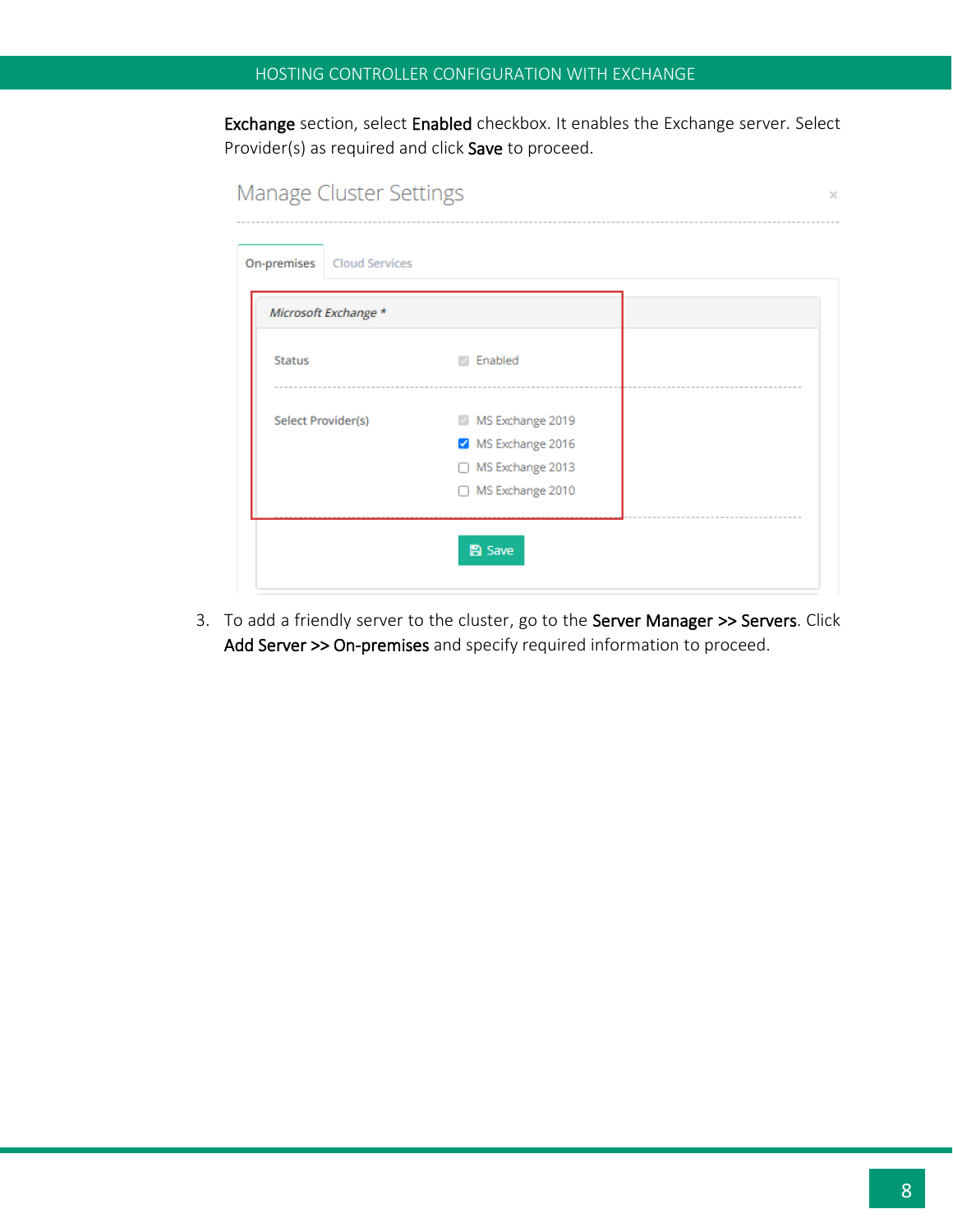| Manage Servers                                                                                                                                                              |  |
|-----------------------------------------------------------------------------------------------------------------------------------------------------------------------------|--|
| Server Manager / Servers                                                                                                                                                    |  |
|                                                                                                                                                                             |  |
| + Add Server +                                                                                                                                                              |  |
| $ {\bf 2} $ $\oplus$ $ {\bf 1} $<br><b>Cloud Services</b><br>Add a server with cloud roles. e.g. AWS, Office 365 or Azure.                                                  |  |
| <b>On-premises</b><br>$\begin{array}{ c c c }\hline \textbf{O} & \textbf{O} & \textbf{S} \\ \hline \end{array}$<br>Add a server with remote roles, e.g. Exchange or VMware. |  |
| O O Z Z D O<br><b>On-premises</b><br><b>Windows</b><br>Add a server with secondary roles, e.g. Web, DNS, Mail, Database, Hyper-V or SharePoir                               |  |
| <b>Add Server</b><br>×                                                                                                                                                      |  |
| <b>General Information</b>                                                                                                                                                  |  |
| Server's Friendly Name<br>Exchange Server 2016                                                                                                                              |  |
| Server Role(s) in Cluster                                                                                                                                                   |  |
| <b>Select Server Role</b><br>Microsoft Exchange                                                                                                                             |  |
|                                                                                                                                                                             |  |
| Add Server & Configure »<br><b>Ø</b> Cancel                                                                                                                                 |  |

**NOTE:** This is a hypothetical server with a Friendly Name, without any physical existence. It only serves as an identifier in the panel. In reality the Control Server communicates with the actual Exchange server directly via Remote PowerShell.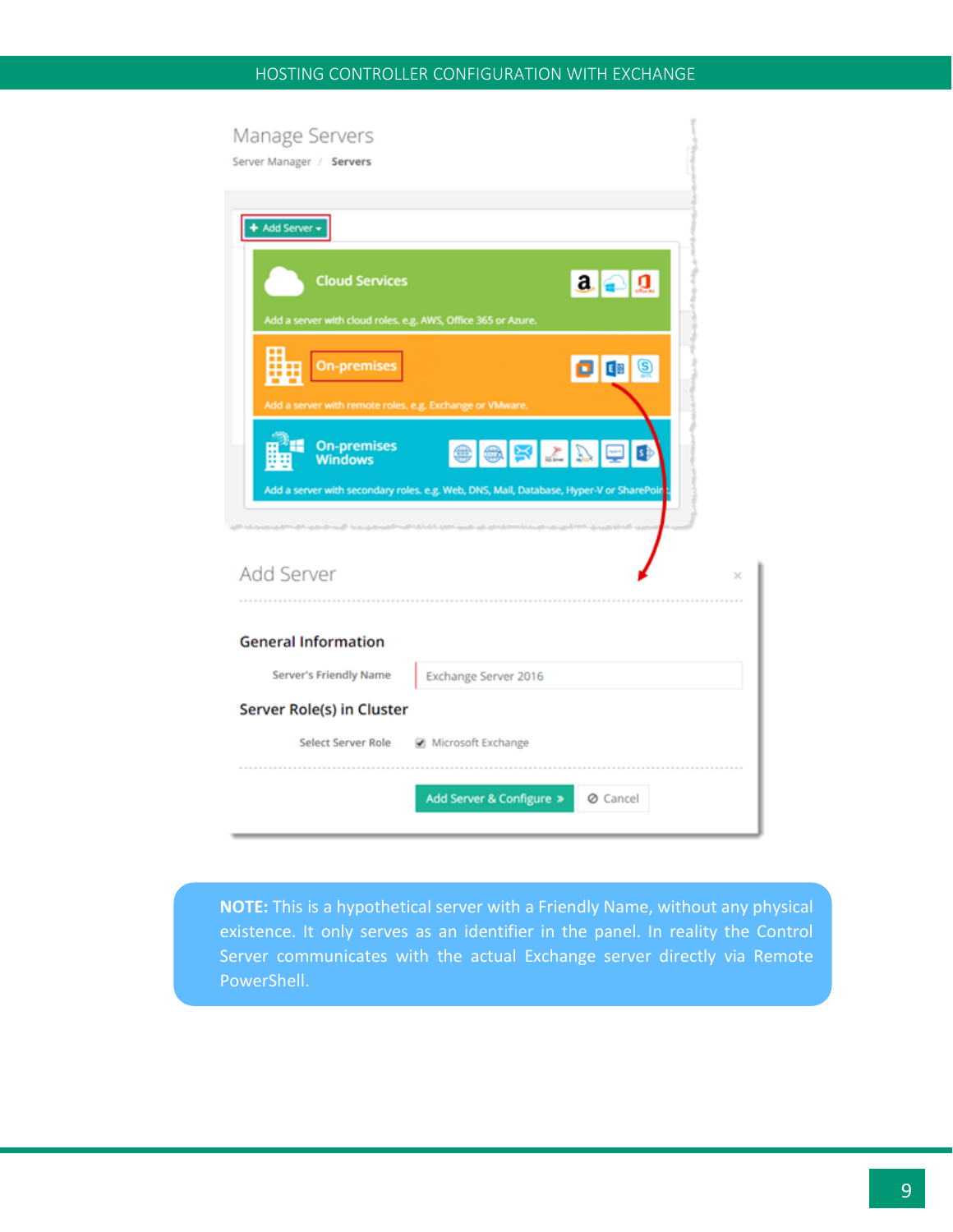4. Specify IP of the actual Exchange server and credentials for a domain\administrator user. Then verify the connection.

| Microsoft Exchange      |                        |   |
|-------------------------|------------------------|---|
| <b>General Settings</b> |                        |   |
| <b>Select Provider</b>  | MS Exchange 2016       | ٠ |
| <b>Host IP</b>          | 192.168.1.101 -        |   |
| <b>Admin User</b>       | domain\administrator . |   |
| Password                |                        | a |

5. HC automatically extracts information from Exchange server that can easily be modified later.

|                                     | الموساة واستواريس ماستان مالك مايد والسالة مالك المستقمة والمنافسين مالك ماليا والمنافس |               |
|-------------------------------------|-----------------------------------------------------------------------------------------|---------------|
|                                     | Check Connectivity                                                                      |               |
| <b>Mailbox Server Details</b>       |                                                                                         |               |
|                                     | EXG2016 (52.34.227.20)                                                                  |               |
| <b>Database Selection Mode</b>      |                                                                                         |               |
| <b>Database Selection</b>           | ◉ Manual ⊙ Automatic                                                                    |               |
| <b>Client Access Server Details</b> |                                                                                         |               |
| <b>Client Access Server</b>         | <b>EXG2016</b>                                                                          | v             |
| <b>OWA Access URL</b>               | https://192.168.1.101/OWA                                                               |               |
| <b>Domain Controller Details</b>    |                                                                                         |               |
| <b>Domain Controller</b>            | DC.ad16.com                                                                             | v             |
| <b>Domain Admin</b>                 | domain\administrator                                                                    |               |
| Password                            |                                                                                         | a             |
|                                     | Check Connectivity                                                                      |               |
| <b>Root Organizational Unit</b>     | OU=Hosting,DC=ad16,DC=com                                                               | <b>Browse</b> |
|                                     |                                                                                         |               |
|                                     | <b>A</b> Save<br><b>Ø</b> Cancel                                                        |               |